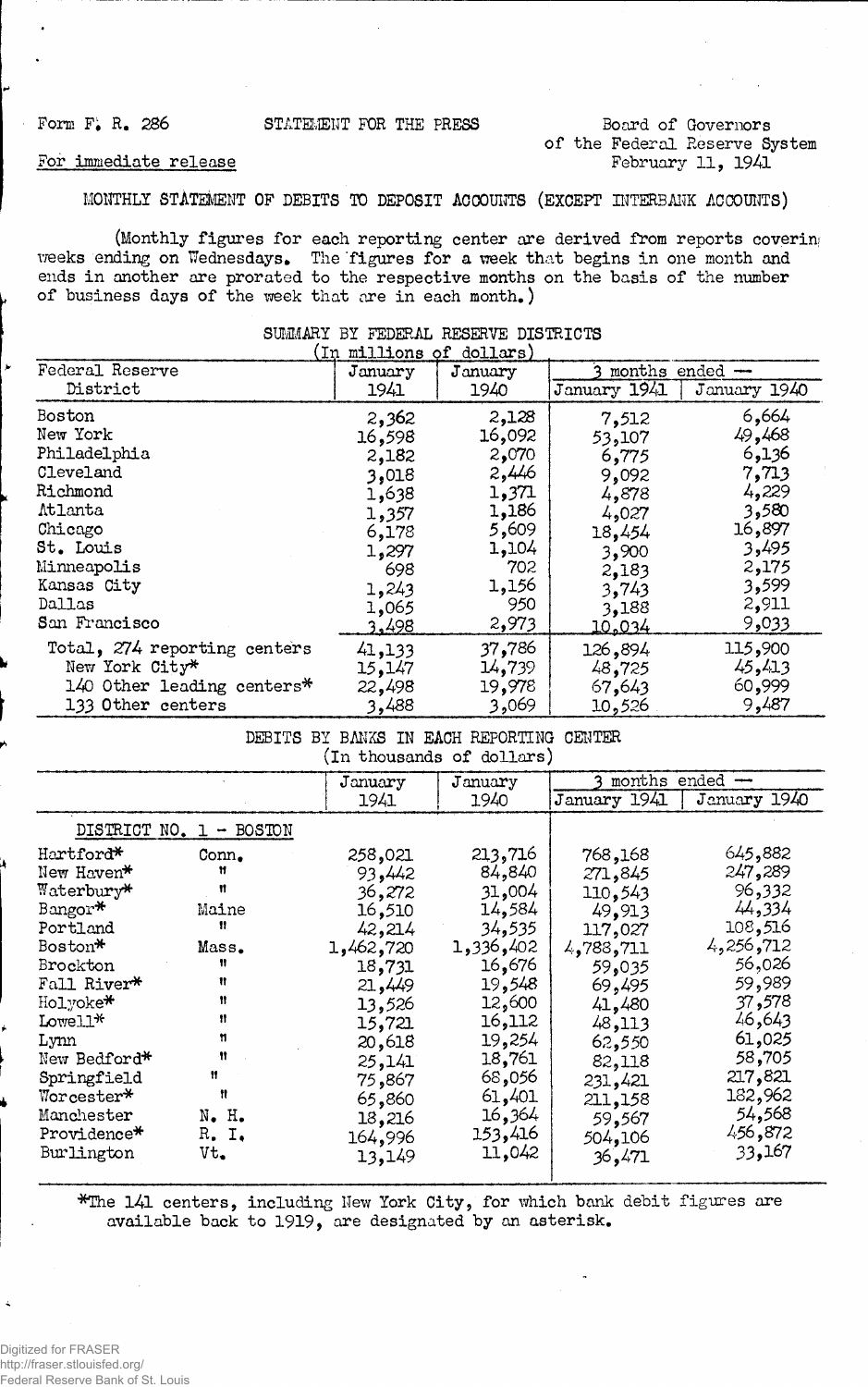Form F. R. 286-a

 $\ddot{\phantom{0}}$ 

P

J

|  |  | DEBITS BY BANKS IN EACH REPORTING CENTER                                                                                                                                                                                                                                                                                                                                                                                                                                                         |  |
|--|--|--------------------------------------------------------------------------------------------------------------------------------------------------------------------------------------------------------------------------------------------------------------------------------------------------------------------------------------------------------------------------------------------------------------------------------------------------------------------------------------------------|--|
|  |  | $(\text{In those} \land \text{A} \land \text{A} \land \text{B} \land \text{A} \land \text{B} \land \text{B} \land \text{B} \land \text{B} \land \text{B} \land \text{B} \land \text{B} \land \text{B} \land \text{B} \land \text{B} \land \text{B} \land \text{B} \land \text{B} \land \text{B} \land \text{B} \land \text{B} \land \text{B} \land \text{B} \land \text{B} \land \text{B} \land \text{B} \land \text{B} \land \text{B} \land \text{B} \land \text{B} \land \text{B} \land \text$ |  |

|                            |                           | In thousands of dollars) |                              |                     |                 |
|----------------------------|---------------------------|--------------------------|------------------------------|---------------------|-----------------|
|                            |                           | January                  | January                      |                     | months ended -- |
|                            |                           | 1941                     | 1940                         | Jan. 1941           | Jan. 1940       |
|                            | DISTRICT NO. 2 - NEW YORK |                          |                              |                     |                 |
|                            |                           |                          |                              |                     |                 |
| Stanford                   | Com <sub>•</sub>          | 23,493                   | 18,702                       | 70,208              | 57,979          |
| Montclair                  | N. J.                     | 18,282                   | 18,288                       | 51,859              | 52,821          |
| Newark                     | Ħ                         | 363,050                  | 330,308                      | 1,132,750           | 1,024,208       |
| Northern New Jersey        |                           |                          |                              |                     |                 |
| Clearing House Association |                           | 185,236                  | 182,187                      | 600,454             | 557,689         |
| Passaic*                   | $N_{\bullet}$ J.          | 36,844                   | 30,273                       | 113,238             | 93,698          |
| Albany*                    | N.Y.                      | 198,938                  | 200,891                      | 618,049             | 597,251         |
| Binghamton*                | n                         | 24,558                   | 22,245                       | 70,058              | 64,433          |
| Buffalo <sup>*</sup>       | Ħ                         | 272,606                  | 250,909                      | 788,745             | 732,835         |
| Elmira                     | Ħ                         | 16,776                   | 14,083                       | 49,208              | 42,849          |
| Jamestown                  | Ħ                         |                          | 13,835                       | 46,473              | 41,231          |
| New York*                  | n                         | 15,917                   | 14 <b>,</b> 739 <b>,</b> 265 | 48,724,962          | 45,413,176      |
| Poughkeepsie               | 11                        | 15,147,272               | 15,277                       |                     | 44,819          |
| Rochester*                 | Ħ                         | 16,346                   |                              | 47,052              | 388,912         |
| Syracuse*                  | 11                        | 909 <b>,</b> 146         | 134,337                      | 411,235             | 258,913         |
|                            | 11                        | 99,090                   | 89,770                       | 287,505             |                 |
| Utica                      |                           | 32,712                   | 31,651                       | 95,517              | 97,055          |
|                            |                           |                          |                              |                     |                 |
| DISTRICT NO. 3             | - PHILADELPHIA            |                          |                              |                     |                 |
| Wilmington *               | Del.                      | 151,865                  | 119,556                      | 483,523<br>181, 181 | 397,518         |
| Camden                     | $N$ . J.<br>Ħ             | 59,657                   | 57,314                       |                     | 165,478         |
| Trenton*                   |                           | 96,529                   | 81,702                       | 296,546             | 275,938         |
| Allentown                  | Penna.                    | 29,147                   | 26,817                       | 87,372              | 80,290          |
| Altoona*                   | Ħ                         | 12,576                   | 10,665                       | 37,559              | 32,361          |
| Chester*                   | Ħ                         | 18,633                   | 15,025                       | 55,316              | 46,529          |
| Harrisburg                 | Ħ                         | 42,184                   | 40,894                       | 130,765             | 123,100         |
| Hazleton                   | Ħ                         | 11,069                   | 10,300                       | 34,207              | 31,920          |
| Johnstown                  | n                         | 17,197                   | 16,247                       | 53,424              | 51,317          |
| Lancaster*                 | 11                        | 25,897                   | 25,624                       | 80,326              | 77,650          |
| Lebanon                    | 11                        | 7,993                    | 6,747                        | 23,733              | 21,441          |
| Norristown                 | 11                        | 11,524                   | 10,869                       | 35,187              | 32,672          |
| Philadelphia*              | 11                        | 1,536,519                | 1,497,879                    | 4,787,677           | 881, 345, 4     |
| Reading                    | n                         | 45,265                   | 41,493                       | 138,239             | 127,742         |
| Scranton*                  | π                         | 46,490                   | 49,218                       | 143,060             | 141,900         |
| Wilkes <del>-</del> Barre* | Ħ                         | 27,034                   | 24,358                       | 80,908              | 74,355          |
| Williamsport*              | n                         | 14,317                   | 11,070                       | 42,282              | 35,373          |
| York*                      | Ħ                         | 27,708                   | 24,183                       | 83,605              | 74,159          |
|                            |                           |                          |                              |                     |                 |
| DISTRICT<br>NO.4           | CLEVELAND<br>₩.           |                          |                              |                     |                 |
| Lexington $\ast$           | Ky.                       | 42,603                   | 43,468                       | 102,438             | 102,242         |
| Akron*                     | Ohio                      | 80,862                   | 71,068                       | 249,200             | 224,447         |
| Canton                     | 11                        | 47,244                   | 38,685                       | 145,320             | 122,662         |
| Cincinnati                 | Ħ                         | 394,544                  | 332,685                      | 1,183,013           | 1,051,184       |
| Cleveland*                 | 11                        | 724,460                  | 627,204                      | 2,324,252           | 1,981,433       |
| Columbus <sup>*</sup>      | 11                        | 178,030                  | 167,029                      | 592,044             | 554,881         |
| $\mathtt{Dayton*}$         | Ħ                         | 82,600                   | 69,429                       | 251,126             | 210,624         |
| Hamilton                   | Ħ                         | 13,281                   | 11,248                       | 39,852              | 35,378          |
| Lima                       | n                         | 17,469                   | 16,532                       | 50,525              | 48,943          |
| Lorain                     | n                         |                          | 5,075                        | 18,328              | 16,916          |
| Middletown                 | Ħ                         | 5,702                    | 12,725                       |                     | 40,875          |
| Springfield*               | Ħ                         | 14,173                   | 16,576                       | 42,561              | 50,713          |
| Steubenville               | Ħ                         | 20,399                   | 10,153                       | 59,635              | 32,813          |
| Toledo*                    | n                         | 10,590                   |                              | 33,154              | 415,316         |
|                            | Ħ                         | 150,577                  | 128,388                      | 478,729             |                 |
| Warren                     | Ħ                         | 13,998                   | 10,730                       | 43,387              | 35,139          |
| Youngstown*                | n                         | 57,940                   | 54,860                       | 177,627             | 168,368         |
| Zanesville                 |                           | 9,926                    | 8,637                        | 30,370              | 26,795          |
| Butler                     | Pa.                       | 10,861                   | 10,092                       | 33,780              | 31,439          |
| Erie*                      | Ħ                         | 33,805                   | 29,532                       | 100,980             | 90,871          |
| Franklin                   | Ħ                         | 3,477                    | 3,464                        | 10,589              | 10,082          |
| Greensburg $*$             | 11                        | 8,583                    | 8,839                        | 25,098              | 26,458          |
| Homestead                  | 11                        | 3,905                    | 3,143                        | 11,613              | 9,906           |
| Oil City*                  | 11                        | 10,614                   | 11,553                       | 31,871              | 35,401          |
| Pittsburgh*                | 11                        | 1,047,764                | 725,958                      | 2,956,870           | 465,293ء2       |
| Wheeling*                  | W. Va.                    | 34,820                   | 28,702                       | 99,375              | 96,454          |

**ALL CELLIC**<br>Digitized for FRASER<br>http://fraser.stlouisfed.org/<br>Federal Reserve Bank of St. Louis

 $\hat{\mathbf{r}}$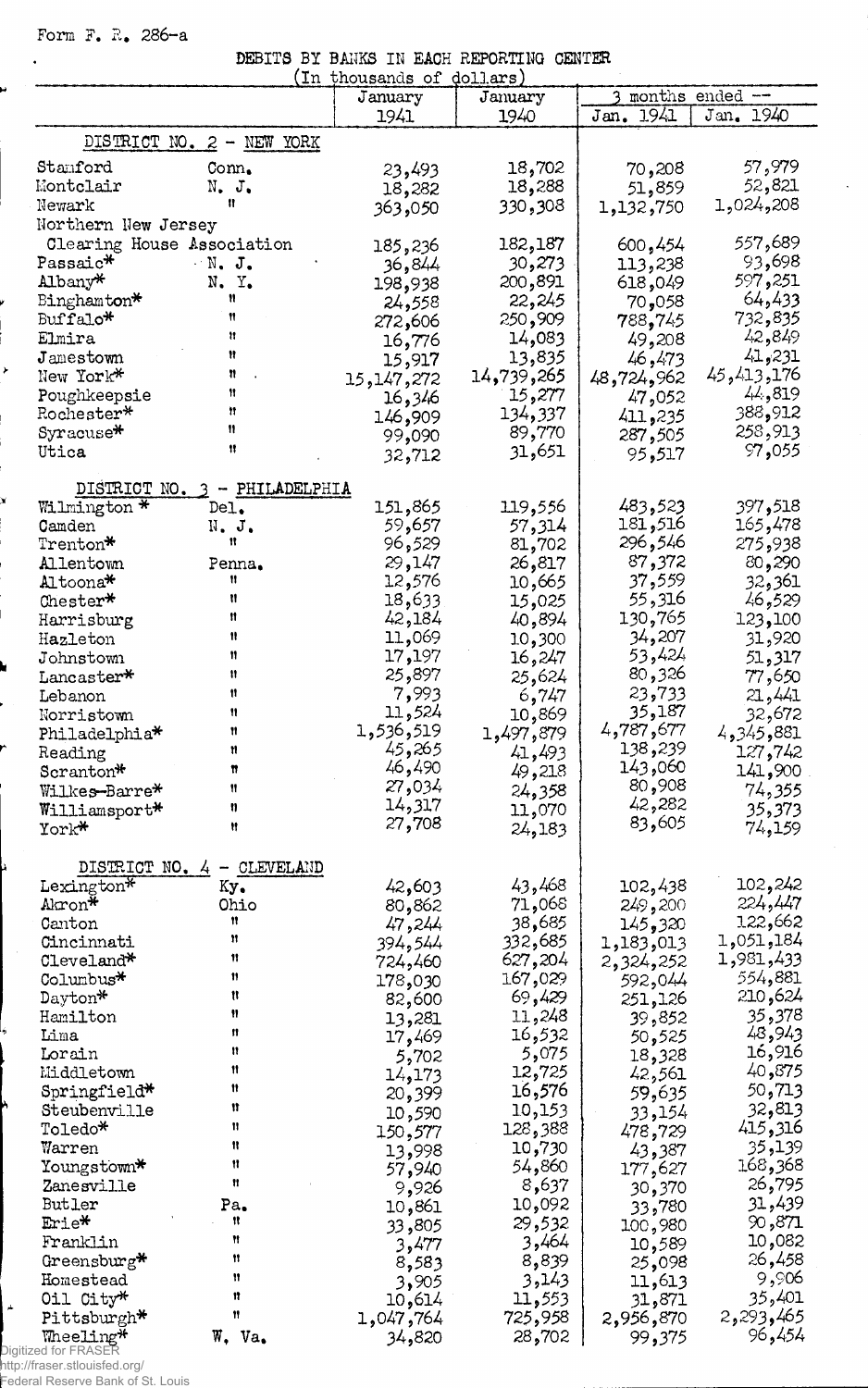Form F. R. 285-b

 $\bar{\lambda}$  $\mathbf{r}$ 

u.

¥

DEBITS BY BANKS IN EACH REPORTING CENTER (In thousands of dollars)

|                       |                                     | January         | January         |                    | 3 months ended --  |
|-----------------------|-------------------------------------|-----------------|-----------------|--------------------|--------------------|
|                       |                                     | 1941            | 1940            | Jan. 1941          | Jan. 1940          |
|                       |                                     |                 |                 |                    |                    |
|                       | DISTRICT NO. 5 - RICHMOND           |                 |                 |                    |                    |
| Washington            | D. C.                               | 330,742         | 281,077         | 974,685            | 846,160            |
| Baltimore *           | Md.                                 | 489,747         | 401,652         | 1,414,572          | 1,189,590          |
| Cumberland            | Ħ                                   | 8,694           | 8,041           | 26,816             | 25,900             |
| Hagerstown            | Ħ                                   | 10,494          | 8,585           | 31,393             | 26,860             |
| Asheville             | N. C.                               | 16,510          | 13,251          | 49,379             | 39,387             |
| Charlotte*            | 11                                  | 92,704          | 68,517          | 282,100            | 210,710            |
| Durham                | Ħ                                   | 30,627          | 31,294          | 103,965            | 108,880            |
| Greensboro            | Ħ                                   | 24,361          | 20,089          | 75,724             | 67,162             |
| $\texttt{Raleigh*}$   | Ħ                                   | 61,364          | 53,245          | 672, 175           | 154,045            |
| Wilmington            | 11                                  | 14,087          | 11,895          | 39,912             | 35,229             |
| Winston-Salem         | 11                                  | 44,666          | 39,841          | 147,961            | 134,437            |
| Charleston            | S. C.                               | 25,356          | 19,822          | 71,445             | 59,431             |
| Columbia*             | n                                   | 37,378          | 30,456          | 116,067            | 88,238             |
| Greenville*           | Ħ                                   | 26,518          | 22,309          | 77,006             | 64,469             |
| Spartanburg           | Ħ                                   | 17,288          | 11,528          | 44,878             | 35,884             |
| Danville              | $Va_{\bullet}$                      | 8,634           | 065, 10         | 35,646             | 44,961             |
| Lynchburg             | Ħ                                   | 17,751          | 15,861          | 53,122             | 47,912             |
| Newport News          | 11                                  | 14,291          | 11,664          | 41,846             | 36,197             |
| Norfolk*              | 11                                  | 71,462          | 51,563          | 210,065            | 162,397            |
| Portsmouth            | Ħ                                   | 6,223           | 4,534           | 19,483             | 14,505             |
| Richmond*             | n                                   | 180,891         | 159,624         | 548,922            | 529,839            |
| Roanoke               | n                                   | 33,083          | 27,913          | 100,166            | 87,585             |
| Charleston            | W. Va.                              | 55,268          | 50,997          | 177,313            | 162,930            |
| Huntington            | Ħ                                   | 19,492          | 17,295          | 60,324             | 55,959             |
| DISTRICT NO. 6        | ATLANTA<br>$\overline{\phantom{m}}$ |                 |                 |                    |                    |
|                       |                                     |                 |                 |                    |                    |
| Birmingham*           | Ala.                                | 124,426         | 107,721         | 362,621            | 311,807            |
| Dothan                | Ħ                                   | 3,629           | 3,067           | 10,867             | 9,328              |
| Mobile*               | 11                                  | 56,135          | 44,687          | 156,705            | 129,632            |
| Montgomery*           | Ħ                                   | 28,080          | 24,732          | 85,110             | 76,776             |
| Jacksonville*         | Fla.<br>Ħ                           | 120,506         | 90,076          | 336 <b>,</b> 395   | 264,013<br>181,857 |
| Miami                 | Ħ                                   | 84,296          | 70,809          | 216,957            | 27,671             |
| Pensacola*            | Ħ                                   | 11,136          | 9,127           | 34,992             | 98,292             |
| Tampa*                |                                     | 40,990<br>7,486 | 34,367<br>5,151 | 267, 121<br>20,885 | 16,315             |
| Albany<br>Atlanta*    | Ga.<br>Ħ                            | 233,798         | 224,603         | 777,136            | 705,192            |
|                       | Ħ                                   | 22,422          | 24,237          | 69,639             | 67,691             |
| Augusta*<br>Brunswick | n                                   | 3,231           | 2,777           | 9,829              | 8,108              |
| Columbus              | 11                                  | 25,323          | 16,243          | 73,499             | 52,103             |
| Elberton              | n                                   | 1,314           | 1,007           | 4,539              | 3,829              |
| Macon*                | Ħ                                   | 23,046          | 16,524          | 64,463             | 53,933             |
| Newnan                | Ħ                                   | 2,483           | 1,894           | 7,805              | 6,609              |
| Savannah*             | Ħ                                   | 34,728          | 29,862          | 107,114            | 92,100             |
| Valdosta              | Ħ                                   | 4,720           | 4,275           | 13,973             | 12,834             |
| New Orleans*          | La.                                 | 256,057         | 244,447         | 755,360            | 746,641            |
| Hattiesburg           | Miss.                               | 12,558          | 5,010           | 42,693             | 15,489             |
| Jackson               | n                                   | 34,887          | 32,174          | 95,588             | 101,327            |
| Meridian              | ₩                                   | 14,611          | 11,934          | 44,116             | 37,981             |
| Vicksburg*            | 11                                  | 8,402           | 8,295           | 26,765             | 27,739             |
| $Chattanooga*$        | Tenn.                               | 58,976          | 49,177          | 168,512            | 144,248            |
| Knoxville*            | Ħ                                   | 43,472          | 39,634          | 118,930            | 108,090            |
| Nashville*            | 11                                  | 99,808          | 83,924          | 301,568            | 280,436            |

 $\label{eq:2} \frac{1}{\sqrt{2}}\sum_{i=1}^n\frac{1}{\sqrt{2\pi}}\sum_{i=1}^n\frac{1}{\sqrt{2\pi}}\sum_{i=1}^n\frac{1}{\sqrt{2\pi}}\sum_{i=1}^n\frac{1}{\sqrt{2\pi}}\sum_{i=1}^n\frac{1}{\sqrt{2\pi}}\sum_{i=1}^n\frac{1}{\sqrt{2\pi}}\sum_{i=1}^n\frac{1}{\sqrt{2\pi}}\sum_{i=1}^n\frac{1}{\sqrt{2\pi}}\sum_{i=1}^n\frac{1}{\sqrt{2\pi}}\sum_{i=1}^n\frac{1}{$ 

Digitized for FRASER 

 $\big|$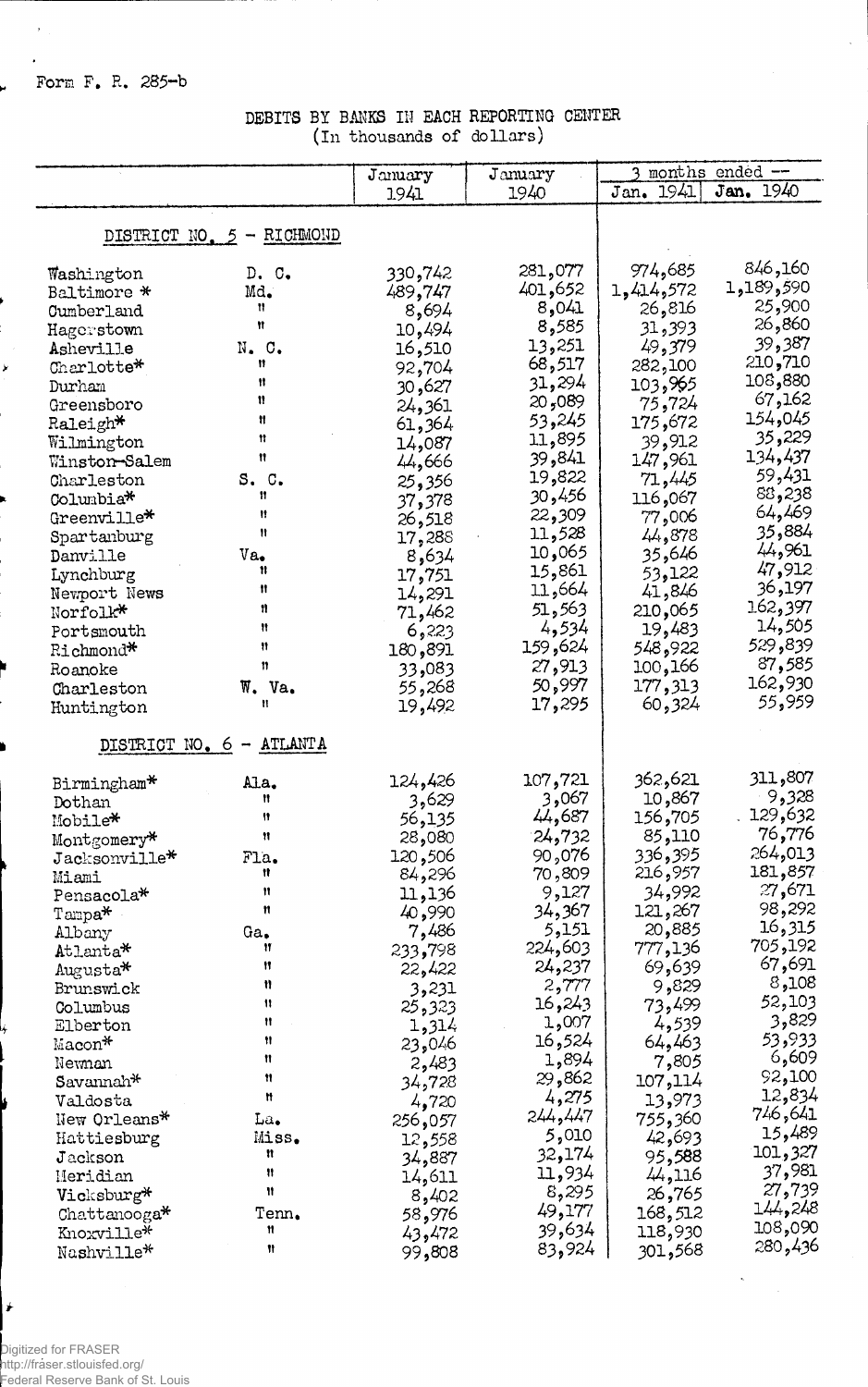Form F. R. 286-c

 $\mathcal{L}$ 

y

 $\cdot$ j

Y

ł

|  |  | DEBITS BY BANKS IN EACH REPORTING GENTER |  |
|--|--|------------------------------------------|--|
|  |  | $(m + \omega)$                           |  |

|                          | (In-             | thousands of dollars |           |            |                 |
|--------------------------|------------------|----------------------|-----------|------------|-----------------|
|                          |                  | January              | January   |            | months ended -- |
|                          |                  | 1941                 | 1940      | Jan. 1941  | Jan. 1940       |
| DISTRICT NO. 7 - CHICAGO |                  |                      |           |            |                 |
| Aurora                   | I11.             | 12,972               | 11,442    | 38,691     | 34,814          |
| Bloomington*             | 11               | 13,392               | 12,964    | 39,997     | 38,634          |
| Champaign-Urbana         | Ħ                | 16,062               | 14,427    | 50,335     | 45,649          |
| Chicago*                 | Ħ                | 3,421,886            | 3,232,143 | 10,162,606 | 9,808,570       |
| Danville                 | Ħ                | 10,938               | 10,231    | 33,183     | 30,723          |
| Decatur*                 | n                | 22,364               | 18,873    | 68,250     | 63,017          |
|                          | 11               | 9,903                | 7,910     | 29,017     | 25,398          |
| Elgin                    | n                | 10,009               | 8,690     | 31,981     | 27,280          |
| Moline                   | Ħ                | 65,521               | 56,047    | 210,523    | 181,376         |
| Peoria*                  | ₩                | 34,213               | 26,174    | 97,691     | 80,893          |
| Rockford*                | 8                | 29,627               |           | 86,721     | 77,019          |
| Springfield              |                  |                      | 25,537    | 114,101    | 105,323         |
| Fort Wayne*              | Ind.             | 38,520               | 33,904    | 64,523     | 58,803          |
| Gary                     | Ħ                | 21,306               | 18,610    |            |                 |
| Hammond                  | n                | 10,176               | 8,700     | 31,837     | 27,412          |
| Indianapolis*            | Ħ                | 276,228              | 236,330   | 764,049    | 692,325         |
| South Bend*              | Ħ                | 53,181               | 42,549    | 157,946    | 125,352         |
| Terre Haute              | Ħ                | 27,201               | 26,531    | 82,825     | 78,835          |
| Cedar Rapids*            | Iowa             | 28,486               | 25,283    | 86,837     | 79,911          |
| Clinton                  | Ħ                | 6,565                | 5,779     | 20,945     | 18,467          |
| Davenport*               | Ħ                | 24,644               | 22,334    | 75,937     | 68,232          |
| Des Moines*              | Ħ                | 99,368               | 97,047    | 306,510    | 287,015         |
| Dubuque*                 | Ħ                | 11,086               | 9,862     | 34,141     | 30,335          |
| Mason City               | Ħ                | 11,079               | 10,955    | 32,277     | 33,913          |
| Muscatine                | Ħ                | 3,408                | 3,252     | 11,453     | 11,183          |
| Sioux City*              | Ħ                | 43,269               | 39,266    | 129,808    | 118,480         |
| Waterloo*                | 11               | 21,642               | 19,106    | 63,778     | 57,000          |
| Adrian                   | Mich.            | 5,234                | 3,956     | 15,060     | 11,629          |
| Battle Creek             | Ħ                | 16,231               | 12,559    | 45,716     | 38,181          |
| Bay City*                | Ħ                | 13,206               | 11,457    | 40,651     | 37,394          |
| Detroit*                 | n                | 1,248,017            | 1,047,086 | 3,825,961  | 3,069,038       |
| Flint*                   | 11               | 33,540               | 30,463    | 101,617    | 87,484          |
| Grand Rapids*            | 11               | 65,466               | 62,457    | 195,402    | 182,314         |
| Jackson                  | Ħ                | 18,174               | 16,543    | 54,464     | 47,610          |
| Kalamazoo*               | n                | 27,612               | 25,262    | 84,853     | 76,460          |
|                          | 11               | 30,440               | 25,688    | 89,181     | 851, 76         |
| Lansing*                 | Ħ                | 25,490               | 24,021    | 84,899     | 76,765          |
| Saginaw                  |                  | 16,689               | 14,831    | 50,169     | 45,394          |
| Green Bay                | Wis.<br>Ħ        |                      |           | 24,715     | 22,216          |
| Manitowoc                | Ħ                | 8,043                | 7,177     | 921,678    | 841,775         |
| Milwaukee*               |                  | 064, 314             | ,658 276  |            | 29,663          |
| Oshkosh                  | Ħ                | 11,497               | 9,747     | 32,343     | 48,627          |
| Sheboygan                | Ħ                | 21,649               | 16,685    | 60,991     |                 |
|                          |                  |                      |           |            |                 |
| DISTRICT NO.             | $8 - ST$ , LOUIS |                      |           |            |                 |
| El Dorado                | Ark.             | 6,400                | 6,315     | 17,946     | 17,612          |
| Fort Smith               | Ħ                | 15,918               | 11,881    | 46,639     | 37,727          |
| Helena                   | Ħ                | 2,091                | 1,921     | 6,427      | $8,076$         |
| Little Rock*             | Ħ                | 55,424               | 39,894    | 160,331    | 125,791         |
| Pine Bluff               | Ħ                | 9,792                | 6,826     | 30,203     | 27,799          |
| Texarkana                | 11               |                      |           |            |                 |
| (See also Tex.)          |                  | 4,347                | 2,946     | 12,033     | 9,962           |
| East St. Louis & Nat'l   |                  |                      |           |            |                 |
| Stock Yards              | Ill.             | 47,626               | 35,070    | 136,205    | 110,236         |
| Quincy                   | Ħ                | 9,404                | 8,282     | 29,108     | 26,242          |
| Evansville*              | Ind.             | 40,196               | 35,551    | 114,240    | 102,208         |
| Louisville*              | Кy.              | 218,712              | 179,475   | 617,077    | 530,910         |
| Owensboro                | Ħ                | 8,045                | 7,475     | 22,338     | 21,734          |
| Greenville               | Miss.            | 6,674                | 5,707     | 19,146     | 20,388          |
|                          | Mo.              |                      | 595,060   | 2,002,553  | 033, 889<br>-   |
| St. Louis*<br>Sedalia    | Ħ                | 644,933              | 2,045     | 6,808      | 6,756           |
| Springfield              | Ħ                | 2,196                | 13,672    | 50,118     | 41,586          |
|                          | Tenn.            | 17,449               | 151,601   | 629,245    | 519,402         |
| Memphis*                 |                  | 207,555              |           |            |                 |

 $\cdot$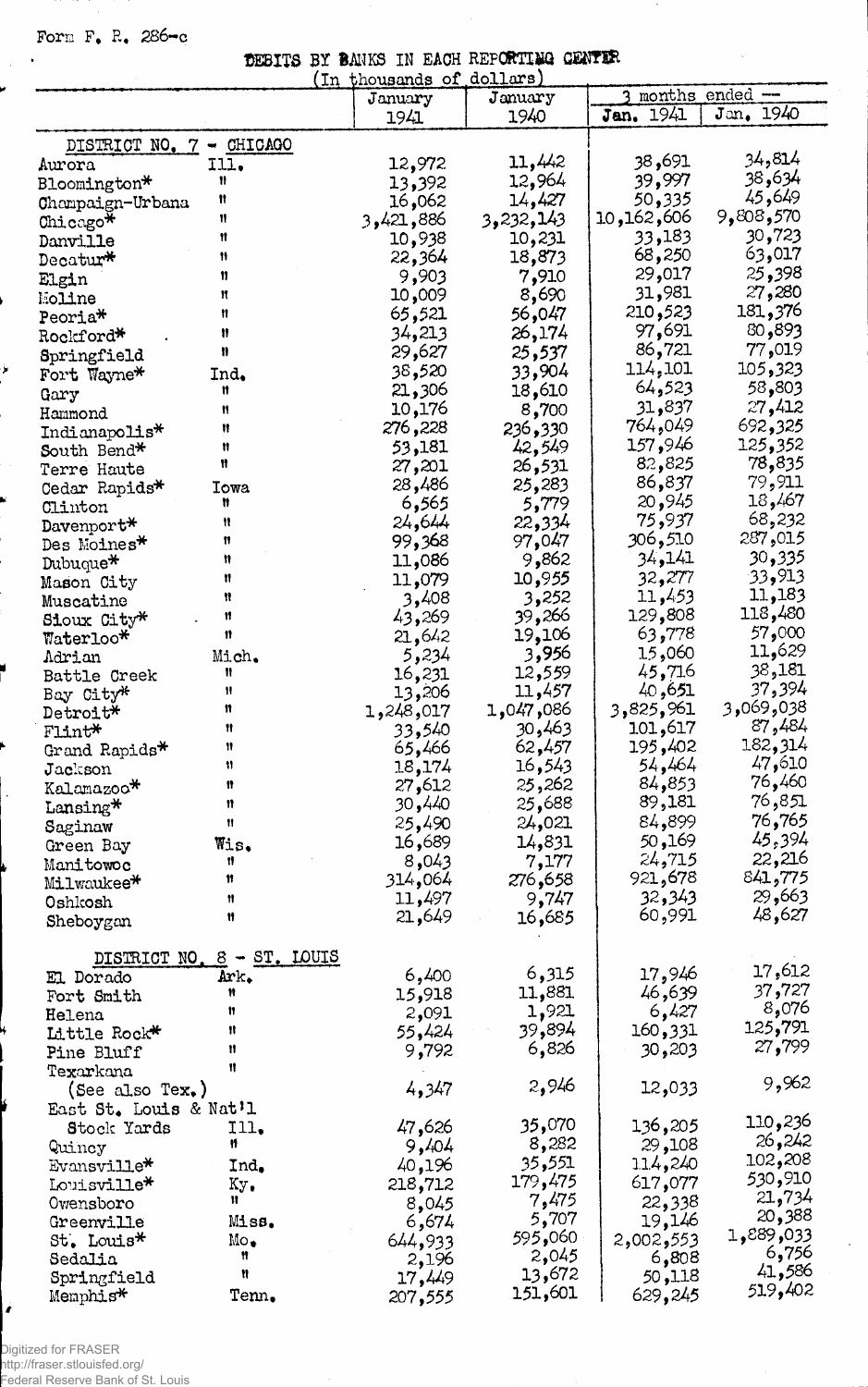## **DEBITS BY BANKS IN EACH REPORTING CENTER (in thousands of dollars)**

 $\bar{\mathcal{A}}$ 

|                      |                               | January          | January          |                     | 3 months ended -  |
|----------------------|-------------------------------|------------------|------------------|---------------------|-------------------|
|                      |                               | 1941             | 1940             | Jan. 1941           | Jan. 1940         |
|                      | DISTRICT NO. 9 - MINNEAPOLIS  |                  |                  |                     |                   |
| Duluth*              | Minn.                         | 41,843           | 43,326           | 146,948             | 151,084           |
| Minneapolis*         | Ħ                             | 342,797          | 352,350          | 1,050,666           | 1,081,886         |
| Red Wing             | n                             | 1,954            | 1,765            | 5,895               | 5,464             |
| $St_{\bullet}$ Paul* | n                             | 174,975          | 177,211          | 546,937             | 543,389           |
| South St. Paul       | n                             | 30,965           | 28,837           | 97,756              | 84,061            |
| Winona               | n                             | 6,492            | 6,649            | 19,494              | 20,196            |
| Billings*            | Mont.                         | 11,105           | 9,662            | 38,399              | 35,152            |
| Helena*              | n                             | 11,274           | 12,097           | 37,960              | 38,371            |
| Dickinson            | N. D <sub>o</sub>             | 1,409            | 1,240            | 4,667               | 5,522             |
| Fargo*               | 11                            | 21,583           | 20,276           | 71,265              | 61,748            |
| Grand Forks*         | n                             | 5,484            | 4,819            | 17,377              | 15,399            |
| Jamestown            | Ħ                             | 1,595            | 1,541            | 5,270               | 4,910             |
| Minot                | Ħ                             | 4,095            | 3,496            | 14,090              | 11,860            |
| Aberdeen*            | S.D.                          | 5,560            | 4,957            | 17,287              | 15,284            |
| Sioux Falls          | Ħ                             | 21,938           | 20,499           | 64,509              | 59,930            |
| La Crosse            | Wis.                          | 10,121           | 9,438            | 31,193              | 28,421            |
| Superior*            | Ħ                             | 4,610            | 3,948            | 13,745              | 12,724            |
|                      | DISTRICT NO. 10 - KANSAS CITY |                  |                  |                     |                   |
| Colorado Springs*    | $CoLo_{\bullet}$              | 12,971           | 13,112           | 46,939              | 46,922            |
| Denver*              | Ħ                             | 171,799          | 151,708          | 516,368             | 492,363           |
| Grand Junction       | Ħ                             | 3,722            | 3,633            | 11,028              | 11,739            |
| Pueblo*              | Ħ                             | 14,970           | 13,336           | 51,248              | 52,999            |
| Atchison             | Kans.                         | 3,165            | 2,573            | 9,358               | 8,653             |
| Hutchinson           | n                             | 10,583           | 10,460           | 30,340              | 32,898            |
| Independence         | n                             | 3,064            | 2,731            | 8,878               | 8,240.            |
| Kansas City*         | Ħ                             | 22,839           | 20,141           | 62,855              | 56,410            |
| Lawrence             | Ħ                             | 3,566            | 3,533            | 11,092              | 11,223            |
| Pittsburg            | 11<br>11                      | 4,335            | 3,965            | 12,810              | 11,790            |
| Topeka*<br>Wichita*  | n                             | 22,438           | 22,306           | 57,339              | 55,806            |
| Joplin*              | $Mo_{\bullet}$                | 56,971<br>10,991 | 43,399<br>11,040 | 160,312<br>31,518   | 134,045           |
| Kansas City*         | Ħ                             | 339,697          | 318,585          |                     | 33,567<br>978,596 |
| St. Joseph*          | 11                            | 33,776           | 32,133           | 1,034,168<br>93,577 | 91,940            |
| Fremont              | Neb.                          | 3,155            | 2,681            | 9,118               | 8,207             |
| Lincoln              | Ħ                             | 29,629           | 28,410           | 89,259              | 90,648            |
| Omaha <del>*</del>   | 11                            | 161,802          | 142,816          | 484,031             | 442,162           |
| Albuquerque*         | $N_{\bullet}$ $M_{\bullet}$   | 19,459           | 16,921           | 59,670              | 54,460            |
| Bartlesville*        | Okla.                         | 26,754           | 32,974           | 80,892              | 99,367            |
| Enid                 | Ħ                             | 10,302           | 9,689            | 30,694              | 31,061            |
| Guthrie              | n                             | 1,751            | 1,462            | 5,051               | 4,471             |
| Muskogee*            | 11                            | 9,356            | 7,598            | 28,460              | 24,497            |
| Oklahoma City*       | 11                            | 111,218          | 111,359          | 325,312             | 330,669           |
| Olmulgee             | Ħ                             | 2,721            | 2,692            | 9,083               | 8,259             |
| Tulsa*               | Ħ                             | 134,646          | 131,956          | 432,284             | 432,412           |
| Casper               | Wyo.                          | 7,376            | 6,321            | 22,425              | 20,358            |
| Cheyenne             | n                             | 9,754            | 8,302            | 28,672              | 25,008            |

Digitized for FRASER http://fraser.stlouisfed.org/ Federal Reserve Bank of St. Louis

 $\boldsymbol{r}$